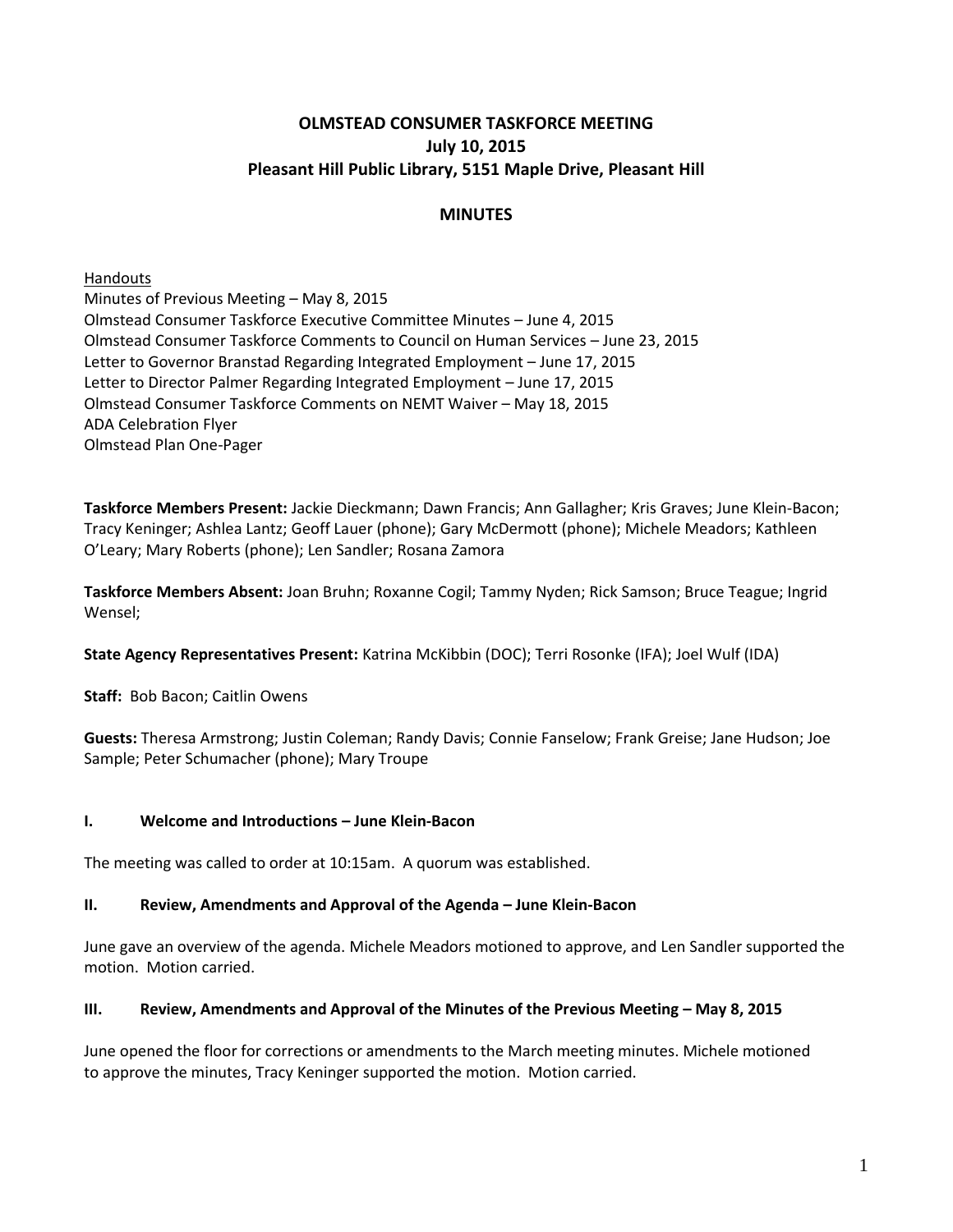# **IV. Executive Committee Report – June Klein-Bacon**

#### A. Action Item: Review and endorse comments to Council on Human Services

Comments were drafted and delivered by June to the Council on Human Services at their annual public hearing regarding DHS budget recommendations for the coming year. One ex-officio member of the Council asked June to provide more information on institutional bias and Iowa's disability population, and she followed up with information and resources via email after the meeting.

Len Sandler requested letters and other documents from the Taskforce be sent out to the whole group prior to submission to give all members the opportunity to weigh in.

# B. ADA 25<sup>th</sup> Anniversary Celebrations

Several planned ADA celebrations are happening around the state later in July, including an event in Des Moines that June will be speaking at on behalf of the Taskforce. A handout with information on events in several parts of Iowa was passed around.

#### C. Ray Gerke Award for Outstanding Systems Advocacy

The Ray Gerke Award for Outstanding Systems Advocacy is presented annually by the Taskforce to a person and/or group who demonstrate outstanding system-level advocacy. The award was created to honor the late Ray Gerke who was a long-time Taskforce member and outstanding advocate for the rights of people with disabilities. Last year the award went to Cherie Clark, and for the first time the Taskforce added an Organizational Advocacy Award and presented it to Disability Rights Iowa.

Geoff Lauer proposed the Taskforce either add an award or amend the current award to recognize the passing of Terry Cunningham who was also a champion of Olmstead principles and the ADA. He said when the original award was conceived the group envisioned it would grow over time to possibly include categories for corporate entities and businesses, organizations, and possibly legislators, and naming the various award categories is a way to expand it.

Len supported the idea of adding a category for businesses, noting McDonalds in Cedar Rapids could be recognized for addressing accessibility concerns, which in turn caused other businesses to follow suit. Michele suggested two award categories, one to honor a group and one to honor an individual.

Geoff motioned to create an award named for Terry Cunningham to recognize organizations, businesses, or corporations that support community inclusion and the ADA. Gary McDermott seconded. Motion carried.

#### **V. Employment Committee Report – Ashlea Lantz**

# A. Action Item: Review and endorse letters to Governor Branstad and Director Palmer regarding integrated employment

As a follow up to the employment discussion at the May meeting the two letters were sent regarding the need to notice the employment services redesign administrative rules in order for them to take effect prior to the start of managed care on January 1, 2016. The letter to the Governor also asked for the support of the \$750,000 appropriation in SF 505 to increase supported employment provider rates. She said the 10% increase is a step in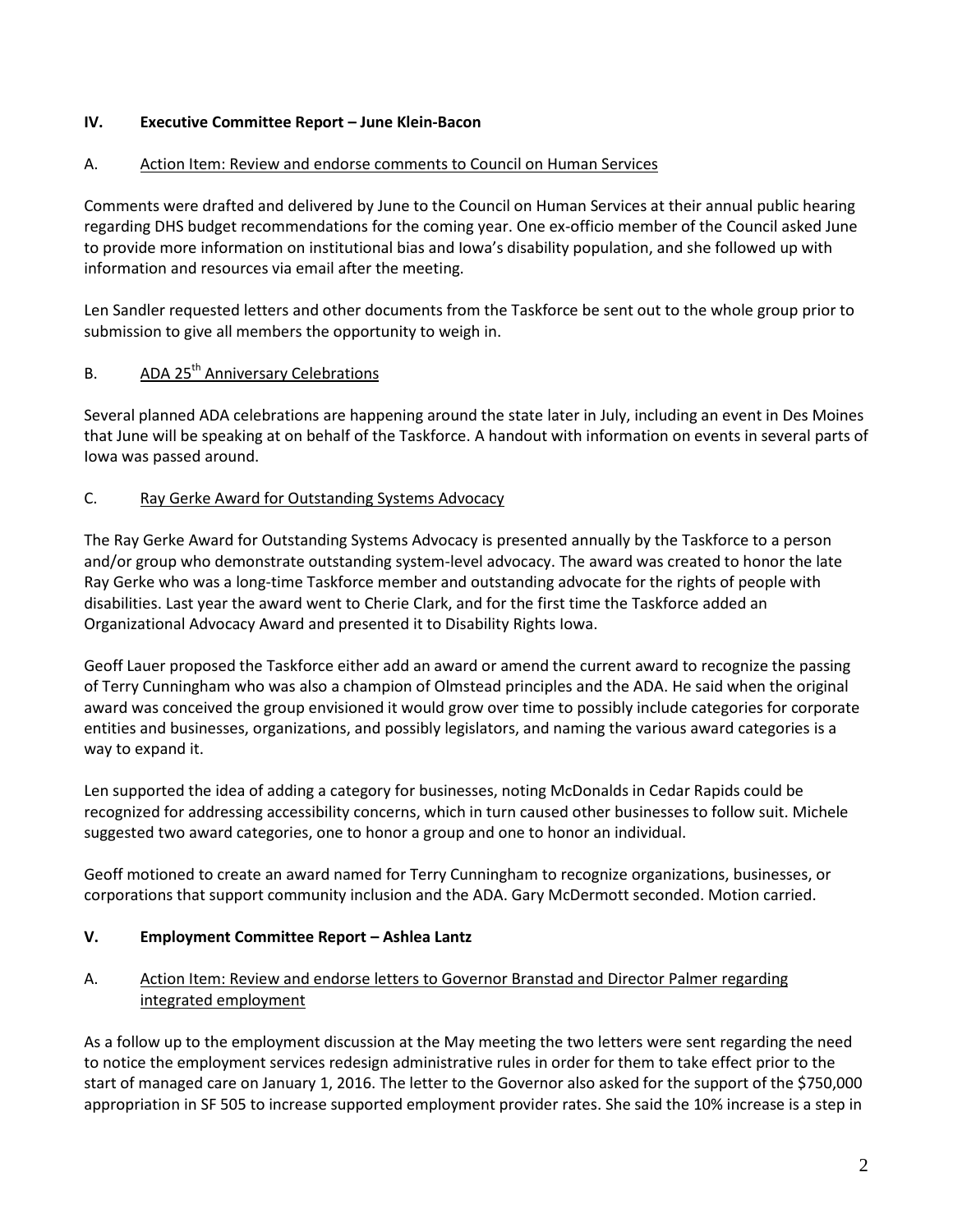the right direction, but not enough on its own to rebalance the system. Tracy moved to endorse the letters, Michele seconded. Motion carried.

#### **VI. Olmstead Plan Update- Connie Fanselow and Theresa Armstrong**

Connie Fanselow, the lead DHS staff member working on updating the Olmstead Plan, opened the discussion by saying she has been reflecting back on the history of Olmstead in Iowa, including her own involvement in many initiatives since 2000, and is happy to be part of the development of this most recent update. She said DHS has contracted with the Center for Disabilities and Development to assist with the update, and Bob Bacon, Rose Kim, and Caitlin Owens will be involved in the process.

Connie gave a brief overview of the development of the 2011-2015 Plan, noting how much has changed in Iowa since the Plan was drafted- MHDS redesign, regents becoming fully operational, the state taking over full payment of Medicaid, the cost of Medicaid services increasing for the state due to a reduced FMAP, and most recently managed care. When the plan was drafted five years ago those changes could not have been predicted, but there have also been many opportunities at the federal level like the establishment of the Administration on Community Living, increased DOJ enforcement of Olmstead around the country, HCBS rules about how and where services can be delivered, etc.

Despite all that has changed Connie thinks the original nine principles and vision of "a life in the community for everyone" outlined in the Plan are still relevant. Additionally, the MHDS outcomes and performance measures that were part of redesign and are now in Iowa Code were written based on the principles from the Olmstead Plan. A handout with the vision and the MHDS outcomes and performance measure domains was distributed. Connie said she envisions the next steps being drafting goals, outlining key activities to achieve them, and identifying ways to measure progress being made. She is hoping for input into all of those areas from the Taskforce and other stakeholders.

Len asked what the domains outlined on the handout correspond with, or are derived from. He said with all of the various DHS plans and data gathering initiatives it would be useful for the Olmstead Plan to match the discreet outcomes that everyone else is trying to achieve. Connie said work towards figuring out exactly what information will be collected under these domains is underway currently and the idea is to include those actual measures in the Plan. Theresa Armstrong added that there are many outcomes that may fall under each domain and Rose Kim has been hired specifically to look at these outcomes. Len asked whether these domains are inclusive of the other state agencies named in Executive Order 27, and noted it would be good to include them as early in the process as possible.

June said she hopes the Taskforce committee that is being formed will be working with DHS to build the goals and action steps part of the document. She said she would like to build a partnership and hopes the plan will address provider and community capacity and include steps that are reasonable and attainable, while being inclusive of all needed goals.

Jane Hudson said she knows everyone is making their best efforts, but would like to see an analysis of what was achieved in the old Plan and what still needs to be done. She said she is concerned about the top down approach as there are many individuals and groups who have valuable input and should be part of the process. Theresa said it may seem top down at this point, but it will not be. She said they wanted a framework to provide structure and something for people to react to, and Connie is ready to have some strong conversations with members of the Taskforce's Olmstead Plan Committee and others. Connie added that they will be planning some public meetings, and all ideas and suggestions are welcome in whatever form people want to offer them,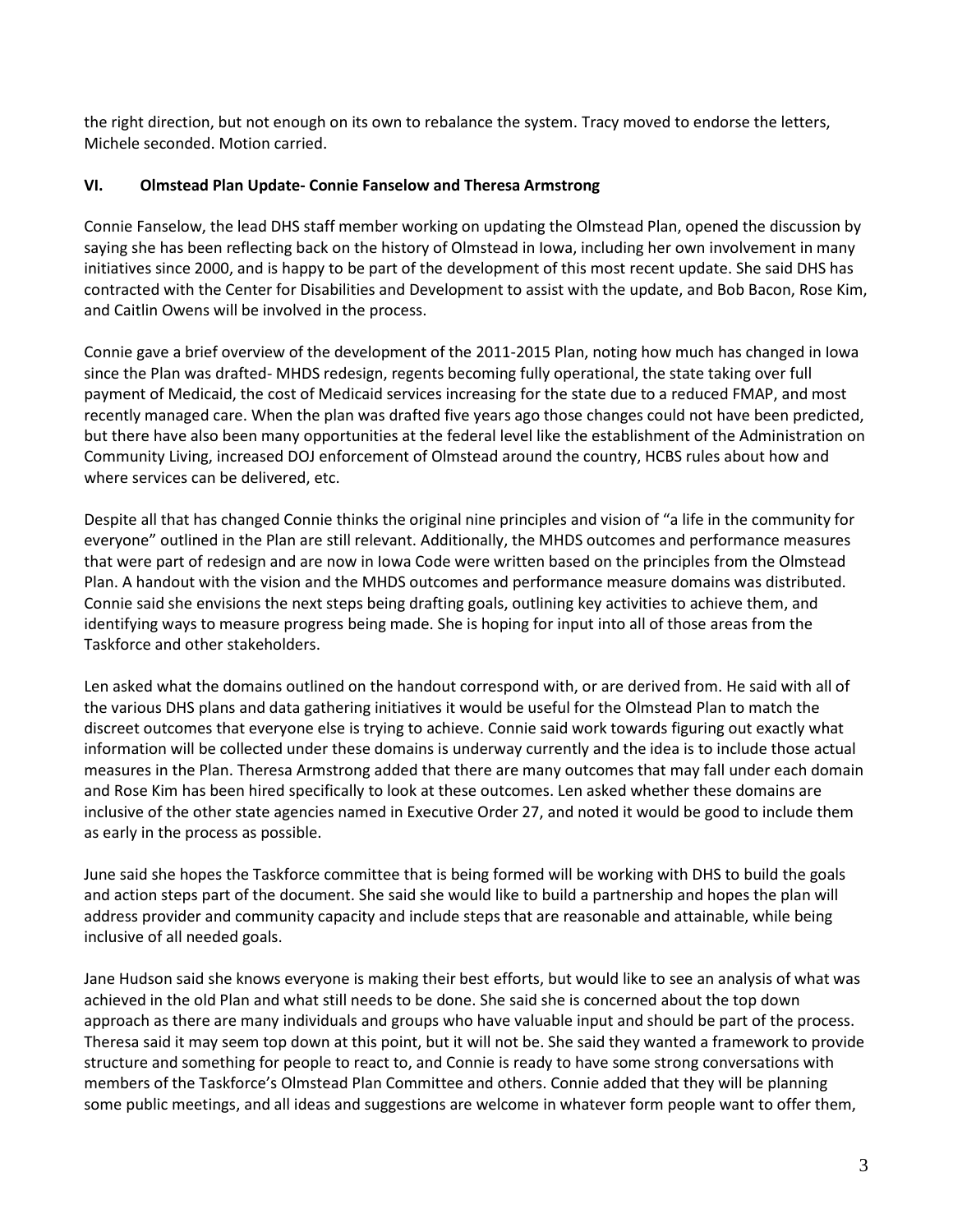and the hope is to have a plan by January that is flexible enough to add new initiatives or adjust existing ones when the need to do so comes up or a new goal is identified.

Tracy asked what the plan is for accountability of oversight and implementation, and who specifically is charged with the oversight. Theresa said some of the accountability will be identified as the measurements and outcomes are finalized and tied to the plan. Regarding oversight, she said there is not technically any formally driven oversight at this point, but DHS and other departments will have oversight of the tasks that fall within their scope of work, and she envisions ongoing stakeholder input and involvement as well.

Ashlea pointed out that on the handout integrated settings are referred to twice in reference to housing under the "life in the community" domain but not in the description of employment. Len suggested the "quality of life and safety" domain include language about preventing neglect.

Dawn Francis, chair of the Olmstead Plan Committee, said she would like to set up a time to meet to go over the Plan and actively contribute to the drafting process. She said there should be input from many different sources but that the Taskforce is a really important partner.

Jackie Dieckmann asked how word will get out effectively so people who may not have access to a computer, or haven't been involved in the past will have an opportunity to participate. She said a lot of voices get missed because people do not know about initiatives or opportunities for participation. Connie said that would be a good topic for the committee to discuss.

#### **VII. IME Update- Deb Johnson**

#### A. Managed Care

Deb Johnson opened with an update on the status of the waivers that will be submitted to CMS to authorize Medicaid managed care. The 1915(b) will give authority for managed care, while the existing 1915(c) HCBS waivers and the 1115 Iowa Health and Wellness waiver must be amended and coordinated under the 1915(b) waiver. IME has been working with CMS on a regular basis to get the waivers submitted as soon as possible. There will be a series of public meetings the first week of August.

Deb asked if the Taskforce had any input on how to best reach a wide audience when outreach about managed care begins. She said mailings are cost prohibitive, and outreach efforts have not yet started, but it is important to spread this information. She said IME is in the process of putting together a toolkit for stakeholders to help accurately and effectively share information.

Geoff asked what the budget for awareness and outreach is. Deb said she is not sure of the answer but if there was a suggestion for something that could effectively reach a lot of people it could be proposed to administration. June added that it would be beneficial to have a toolkit of some sort to help advocates and others accurately answer questions and provide information about managed care. Geoff said this is a topic the Medicaid Committee could take on and brainstorm ideas for effective outreach. He suggested targeting information to places where people are likely to go, like barber shops and hair salons, and also through the mailings and publications of various licensing boards around the state as part of their regular communications to their professional body.

Len said all of the information put out is overwhelming, including for advocates who are receiving calls with questions about managed care. He said time needs to be taken to really figure out what people want to know,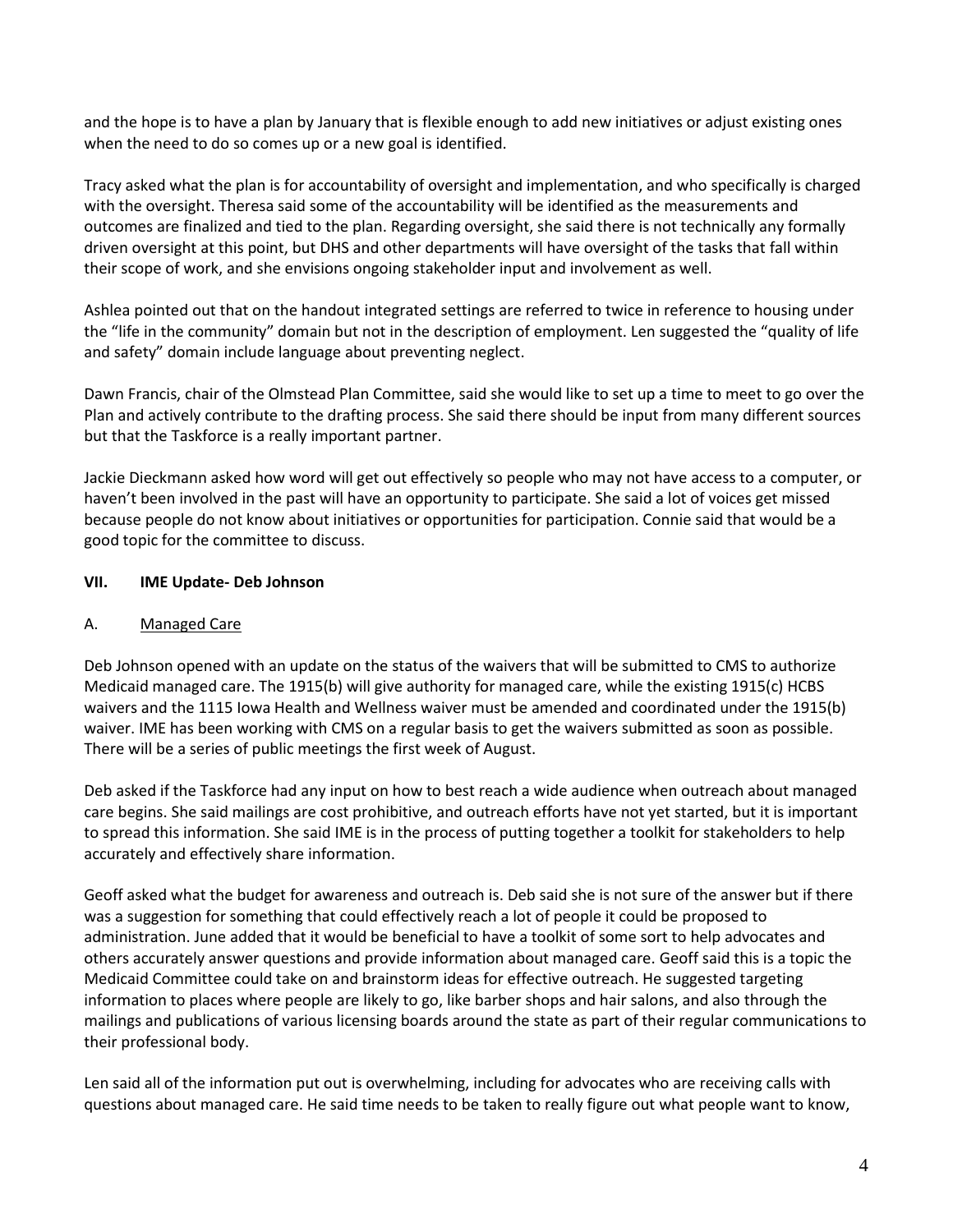and the branding of the initiative should be simple and clear. People do not know what Medicaid Modernization is, they just want insurance. He suggested a very simple one-pager that is truly understandable to a wide audience. Michele agreed and stressed the need for information to be very simple, and suggested television and radio as a better venue for sharing information than cost prohibitive mailings. Several Taskforce members agreed, and Dawn said partnering with the stations to intensively air short public service announcements would be a good way to get the information out to people quickly and efficiently. Jackie said to keep in mind that people on the eastern and western sides of the state often get their newscasts from bordering states, so it would be important to reach out to those as well.

Other suggestions for places to disseminate information were: local DHS and social security offices, healthcare provider offices, public housing, homeless shelters, community homes in Southern Iowa, meal sites and meals on wheels, YMCA's, churches, public transportation, regional radio stations and newspapers, and community corrections.

Dawn asked whether DHS has a toll free number consumers can call for help. Deb said DHS currently has a member services hotline and they are gearing up to expand the call center so there will be specialized people to help. She said she assumes the winning bidders will set up call lines to discuss their own services when selected as well.

Deb thanked everyone for their valuable feedback and said she will share it with the professional who is developing the toolkit, and once it is available she will make sure it is shared with the Taskforce. Dawn added if the materials are available electronically many people around the table could distribute through their extensive email lists.

# B. Waiver Waitlists

Geoff asked whether the number projected to come off the waiver waitlists actually did. Deb said there are still pending applications of people organizing their services, but she does not think they are going to meet the target that they initially predicted. Geoff asked by how much they expect to not meet the target. Deb said she does not have that information currently, but they gave out double the slots because they expect 50% of people on the waitlist will not end up taking a slot, for reasons like moving out of state or not qualifying. She said at this point she expects that they will be below the 50% projected "uptake" but will not know for sure until all pending applications are finalized. Geoff asked if Deb could plan to report on this with more specifics at the September meeting.

June said she has been finding that when people who are not currently receiving Medicaid notify DHS about an address change they cannot process it because they are not technically in the system, so if their name comes up on the waitlist they are unlikely to be notified if they have moved because it isn't possible for them to update it. She asked if Deb could look into that because there are many people who may not have Medicaid but need to be in the system while they are on the waitlist.

#### **VIII. Legislative Update—June Klein-Bacon**

June gave an overview of the Health and Human Services Appropriations bill, which was signed by the governor on July 2<sup>nd</sup>. More information can be found in **[InfoNet's July 8, 2015 issue](http://www.infonetiowa.org/news/newsletters/2015-issue-9/)**.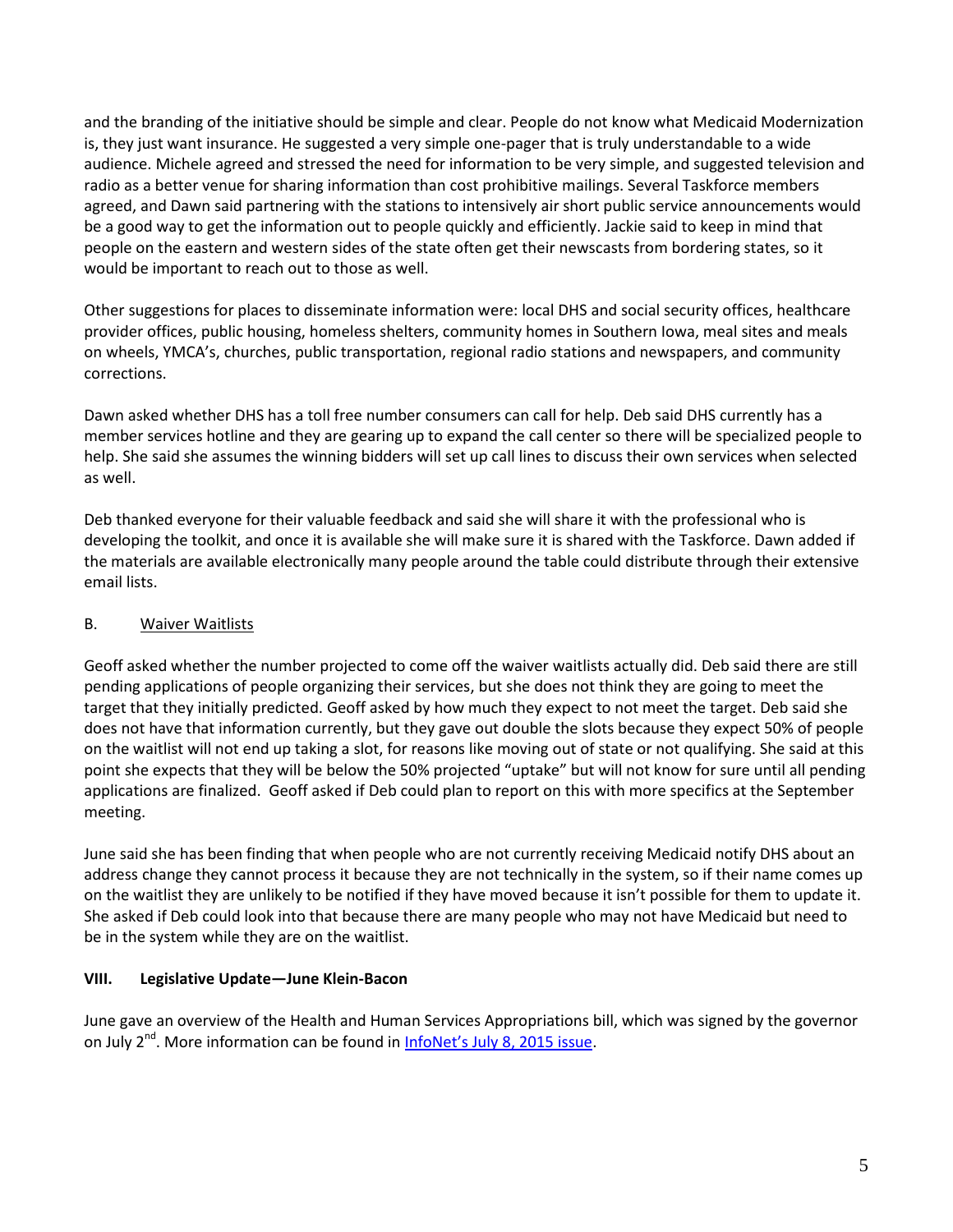# **IX. Medicaid Committee Report—Geoff Lauer**

Geoff shared the Medicaid Committee discussed reaching out to the selected managed care companies to educate them about *Olmstead* in Iowa and the work of the Taskforce. He also said many people who attended the Consumer Advisory Group on Medicaid Managed Care were frustrated with the meeting, and many invited to participate were not even aware of the transition to managed care, which is concerning. He cautioned that the Taskforce and other stakeholders can be of value in passing on information to others, but should be careful not to take on too much of the responsibility as it really is up to DHS.

Dawn briefly discussed the Iowa Disability and Aging Advocacy Network (IDAAN), explaining that it is a network that supports *Olmstead*, and promotes services and resources for everyone in the community. She said while the reality may be that managed care cannot be stopped or slowed down, consumers still need a voice. She said IDAAN has proposed doing an action alert when DHS submits the waivers to CMS and makes them available for public comment, and again when CMS takes public comment. Getting information to a wide range of people on how to comment and encouraging them to do so individually online will ensure power in numbers.

# **X. Transportation Committee Report – Gary McDermott and June Klein-Bacon**

#### A. Refueling Assistance Bill

Gary gave an update on the refueling assistance legislation, which would require any newly constructed, replaced, or renovated fuel pumps to be include an accessibility device compliant with ADA standards to assist drivers with disabilities. While the bill gained momentum this year, passing the Senate in early June, it was not taken up by the House before the close of the session. Gary said Senator Hart said she was going to work with someone to try to champion it through the House next year, and he anticipates the need for advocates to get involved in order to convey the importance of this bill to representatives around the state.

# B. Non-Emergency Medical Transportation

June reported the Taskforce was contacted by a team from the Government Accountability Office to discuss Iowa's waiver of NEMT services for Iowa Health and Wellness Plan members, as they are doing a study because more information on the issue was requested by members of Congress. A call is scheduled to discuss the matter further.

Rosana Zamora shared there are shuttles available for veterans to get to non-emergency medical appointments, but people must get to the pickup locations which can be a challenge. She said there is also a need for assistance for families to get appointments. Dawn asked if she knew anything about the Department of Transportation grant for veterans that was going to eventually expand services beyond that population. Joel Wulf shared that the grant, One Call One Click, has had its funding extended for one year, with most of it allocated to the ADRC's Life Long Links. He said the system needs to be created, and the plan is to help ADRC's buy the hard equipment to get the phone systems in place. The grant will also pay for data migration. Michele said while the call center is good, the problem is not actually having vehicles. She suggested requesting more information on this from Kristin Haar at a future Taskforce meeting.

June brought up another issue regarding a recent announcement that the brain injury and intellectual disability waiver can no longer reimburse SCL workers for providing transportation to medical appointments, and should instead direct clients to NEMT. She said she knows IACP is working on putting together information for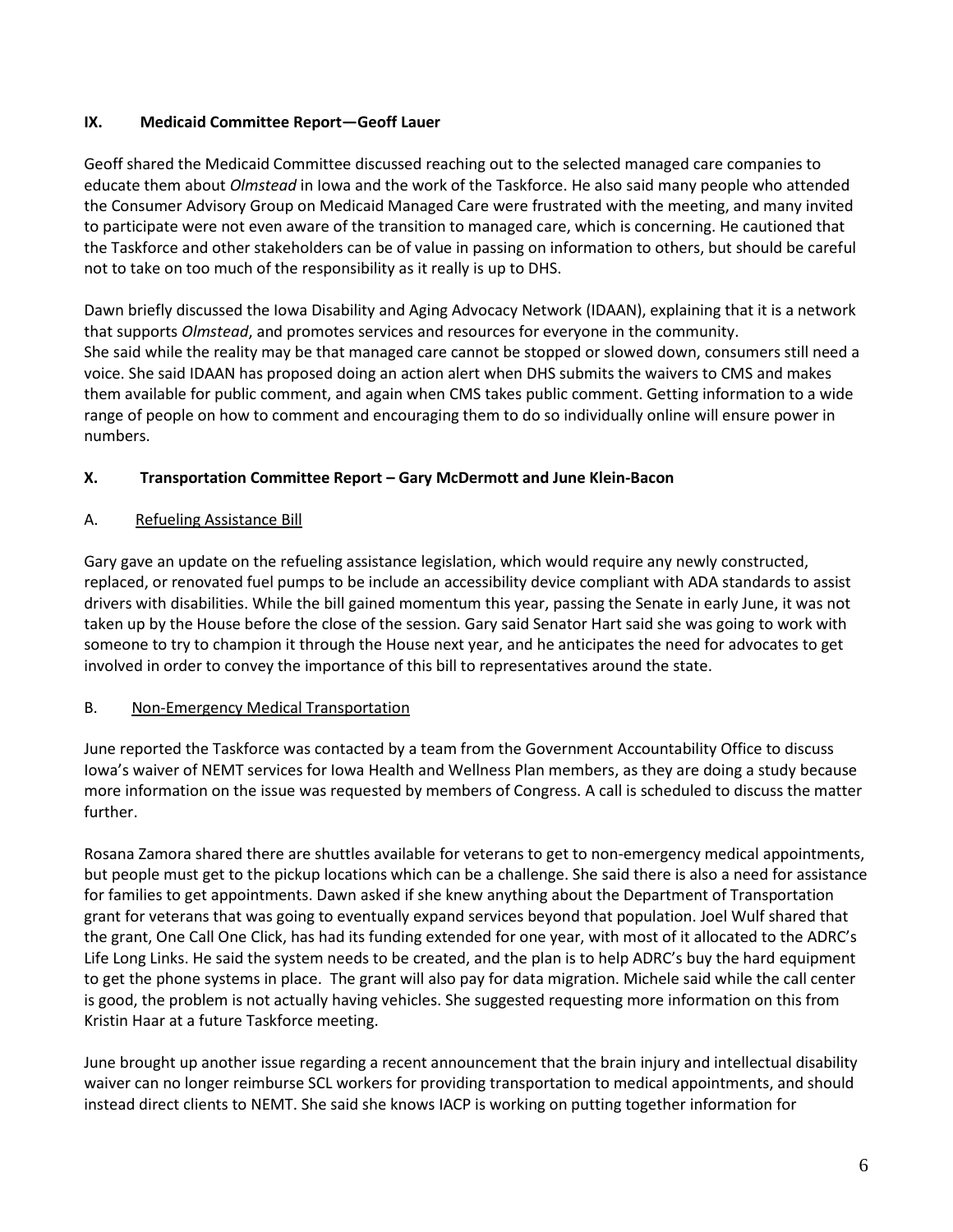providers, and she got clarification from Deb that providers can still provide support during the medical appointment, but they do need to use NEMT. Dawn said she has heard from consumers and providers that this can be challenging because when NEMT arrives they will transport the client, but not the support worker. June said TMS will provide bus passes for support workers, and she also learned recently that providers can be NEMT providers but there are several associated complications with that process. She said she knows this information is of concern to many, but hopefully more information from IACP will clarify things.

# **XI. Discussion of Taskforce Committees**

June opened the discussion by addressing the purpose of committees to move the work of the Taskforce forward between meetings by designating a few groups to focus on certain topics. She said the goal of all committees and the Taskforce should be to promote *Olmstead* compliance. Transportation, Housing, Employment, MHDS Redesign, Medicaid, and Olmstead Plan are technically ad hoc workgroups, so should be periodically reassessed to ensure the need still exists. Nominations and Executive are designated standing committees in the bylaws, thus their purpose remains fairly constant over time.

June proposed merging the Transportation, Housing, and Employment Committees into a newly formed "Community Access" Committee. She said she envisions this committee would address the issues of transportation, housing, and employment, but also widen the scope to make sure all aspects of community inclusion are being covered. She also proposed expanding the focus of the Nominations Committee to include outreach and marketing.

Dawn supported the idea of expanding the work of the Nominations Committee. Len supported the idea of decreasing the number of committees, as currently there are too many for the number of people on the Taskforce. Geoff said he thinks the Taskforce will be able to focus on the necessary issues given the flexibility of the chair to establish ad hoc workgroups based on need, and the areas of expertise of those around the table.

June asked if anyone would be interested in chairing the Community Access or Nominations Committees. Dawn asked if committees could have co-chairs. June said that is fine, and pointed to the Medicaid Committee which is currently co-chaired by Roxanne and Geoff. Michele asked if June could put together a description of what each committee does, and June said a document has been drafted and will be sent soon. Len suggested including recent work/successes of each committee, and a sample of information on topics discussed so people can make an informed decision about whether or not to participate.

June said it would be ideal for committees to meet at least once between whole Taskforce meetings, or more often if working on a particular project.

# **XII. State Agency Reports**

A. Iowa Department on Aging

Joel Wulf introduced himself, and said he has taken over Joe Sample's role at the Department on Aging. He said he planned to discuss three topics: the ADRC's, the Office of Substitute Decision Making, and Governor's Conference on Aging and Disability.

# *a. ADRC's and Life Long Links*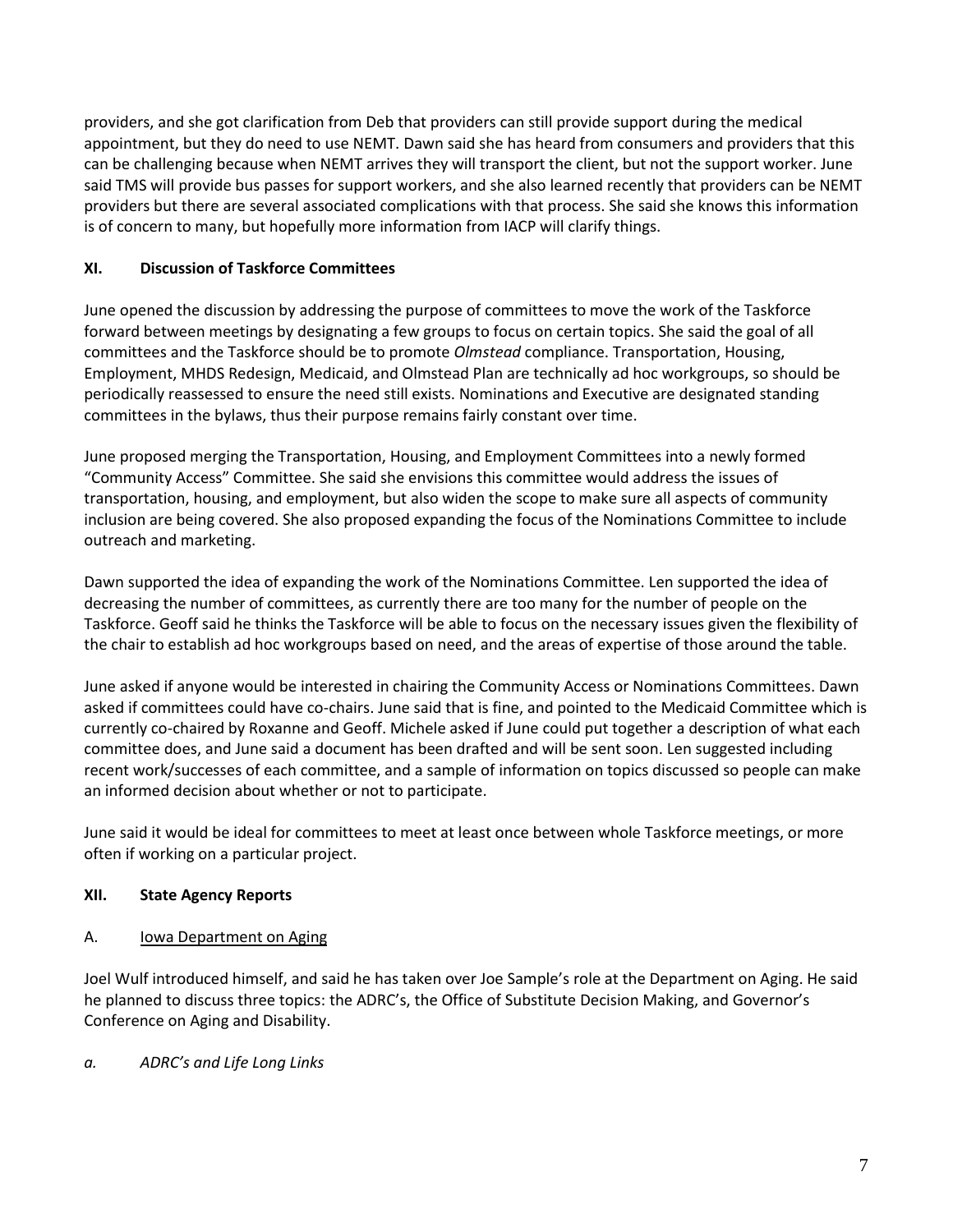Joel shared that IDA hit a snafu with software for Life Long Links (LLL) that they did not anticipate, but the issues are being addressed and he truly wants to make progress and move forward. He shared that ads are now posted for LLL, on television, radio, and newspapers across the state to try to guide people towards LLL as a resource. IDA's contract with DHS through the Balancing Incentives Program (BIP) ends on September 30, and all indications suggest that's what will occur, though it isn't entirely clear what that will mean. IDA has met the contract deliverables with the exception of the software.

Sustainability continues to be an issue for the ADRC's. A contractor has been hired through an Administration on Community Living grant to help look at how to sustain the ADRC network across the state. He shared that there is no state general fund appropriation for the ADRC's, or any specific federal appropriation. Guidance from the federal government has consistently suggested finding existing resources, but that has been an ongoing challenge.

# *b. Office of Substitute Decision Maker*

Joel moved on to discuss the Office of Substitute Decision Maker, which is known in many states as the Office of Public Guardianship. He said conversations have been had about changing the name here in Iowa because people don't immediately know what the Office of Substitute Decision Maker means. He said the Office has a very broad scope in Iowa, covering guardianship, conservatorship, and power of attorney. He said it is an office of last resort.

Joel shared that the Office was up and running between 2007-2009 but was defunded by the General Assembly due to budget constraints in 2009. It took five years to get it back up and running, and it became operational again in 2014. During this past legislative session the Governor's budget recommended a \$325,000 appropriation, which would be for statewide operations. The House zeroed it out in their budget, but it was added back at \$288,000 in Conference Committee. Currently are working with consultant on a cost analysis regarding what the actual cost to run this program statewide would be, which is based on the recommendations of a 2012 legislative taskforce. He said he does not have the numbers yet, but hopes with a carefully executed cost analysis the recommendations made to the Governor and the General Assembly will be well formed and accurate.

# *c. The Governor's Conference on Aging and Disability*

Joel said at one point this was known as the Governor's Conference on Aging, but hasn't been held since 2009. He said the intention is to broaden the scope to include disability, and they have partnered with the DD Council. The Conference is scheduled for May 23-26 2016 at the Iowa Events Center in downtown Des Moines. The National Association of States United on Aging and Disabilities (NASUAD) is powering the conference, and they are hoping to attract excellent speakers and between 800-1,200 attendees. He shared there will be two exhibition halls, with one specifically focusing on technology and assistive technology.

# *d. Discussion*

June asked for clarification on the contract with DHS ending on September 30<sup>th</sup>, and whether they expect to get another contract. Joel said they do not expect another contract, and the end of this contract means other funding will need to be secured for other services like options counseling, level 1 assessments, and administration of the ADRC's. He said guidance from the federal government has always been to use existing resources differently, and at this time he does not have all of the answers on how this will unfold, or how it will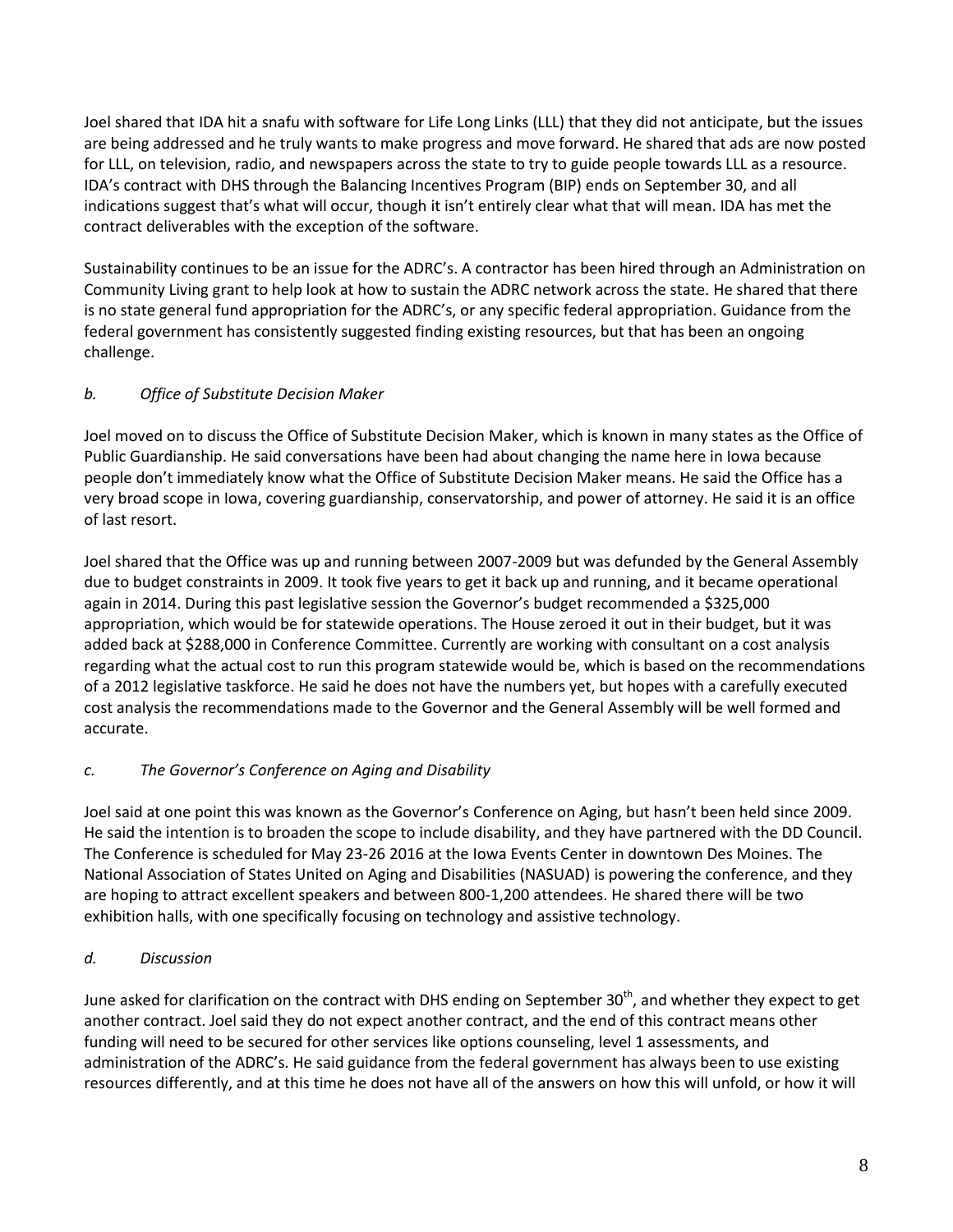be funded in the future. Geoff asked if it is possible that the ADRC's will close this fall. Joel said no, IDA will figure out a way to keep them running, and the AAA's do put dollars towards it.

Dawn said she is glad to hear the Governor's Conference on Aging is being expanded, and IDAAN has been working to include the aging community and bolster that important advocacy partnership. She said it is good that they are partnering with the DD Council, but feels strongly that the disability piece should be crossdisability, and suggested partnering with other organizations to make sure multiple disability groups are represented. Joel said he agrees, which is part of the reason they hope to bring people like Bob Bacon on to lend expertise.

Dawn asked for clarification on Life Long Links. She said she is confused by how all of the different information and referral systems will be involved. She asked how it was decided to consolidate all of them into one. Joel said that consolidation was a mandate from the federal government that states should move towards a single "No Wrong Door" system. Dawn said she would like more information on how IDA is working with these other systems, as it seems like there has not been a lot of collaboration which has been concerning to many people. Joel said he does not have answers to all of those concerns, but they are trying to make some heartfelt outreach efforts to the disability community on a limited budget and will continue to do so. He said they are open to recommendations.

Len asked what is going to happen with Iowa COMPASS under the funding. Joel said he cannot answer that, but currently they do not fund Iowa COMPASS, that is through DHS. Len said he would like information in the future about what IDA is doing towards the goals of *Olmstead* besides trying to get LLL out. He said two years ago he spoke with Director Harvey about housing, and two weeks ago she reported nothing has been done towards that. He said it is also concerning that the Office of Substitute Decision Maker only has two staff, and questions have been asked about when IDA will set up a list of volunteers who would serve as guardians. Joel said state code does not allow IDA to use volunteers, though they do provide training and education to potential volunteers. He said in addition to their now active caseload, which is limited to 10 in administrative rule, they are also charged with providing information to the bar, courts, and general public on a limited budget.

Mary Troupe asked if COMPASS closes down who will take on the assistive technology work they do. She said she thinks assistive technology is huge for keeping people in the community, and it seems as if COMPASS is an integral part of that in Iowa. Bob Bacon said he could address this in his report.

# B. Center for Disabilities and Development

#### *a. Iowa COMPASS*

Bob shared that COMPASS is not dead, but not thriving either. He shared that DHS extended the contract by six months through December 31<sup>st</sup>, 2015, with the possibility of a second six month extension. He said as a result of the recent uncertainty in funding they have lost a few staff members, but have been able to hire replacements and believe they are currently viable, but not in the long-term. He said recently it became clear that it was not possible for them to expect funding through IDA, or through a piece of BIP. He said at this point it is essential for IDA to publicly say that the only way the No Wrong Door can go forward successfully is by publicly calling for collaboration in funding. As an example, COMPASS approached David Mitchell at Iowa Vocational Rehabilitation Services regarding the assistive technology piece the database when it became clear that COMPASS was in trouble. COMPASS asked David is he could fund that piece of the database, knowing how important it is to people with disabilities, and he said he would consider it but cannot fund something that someone else is going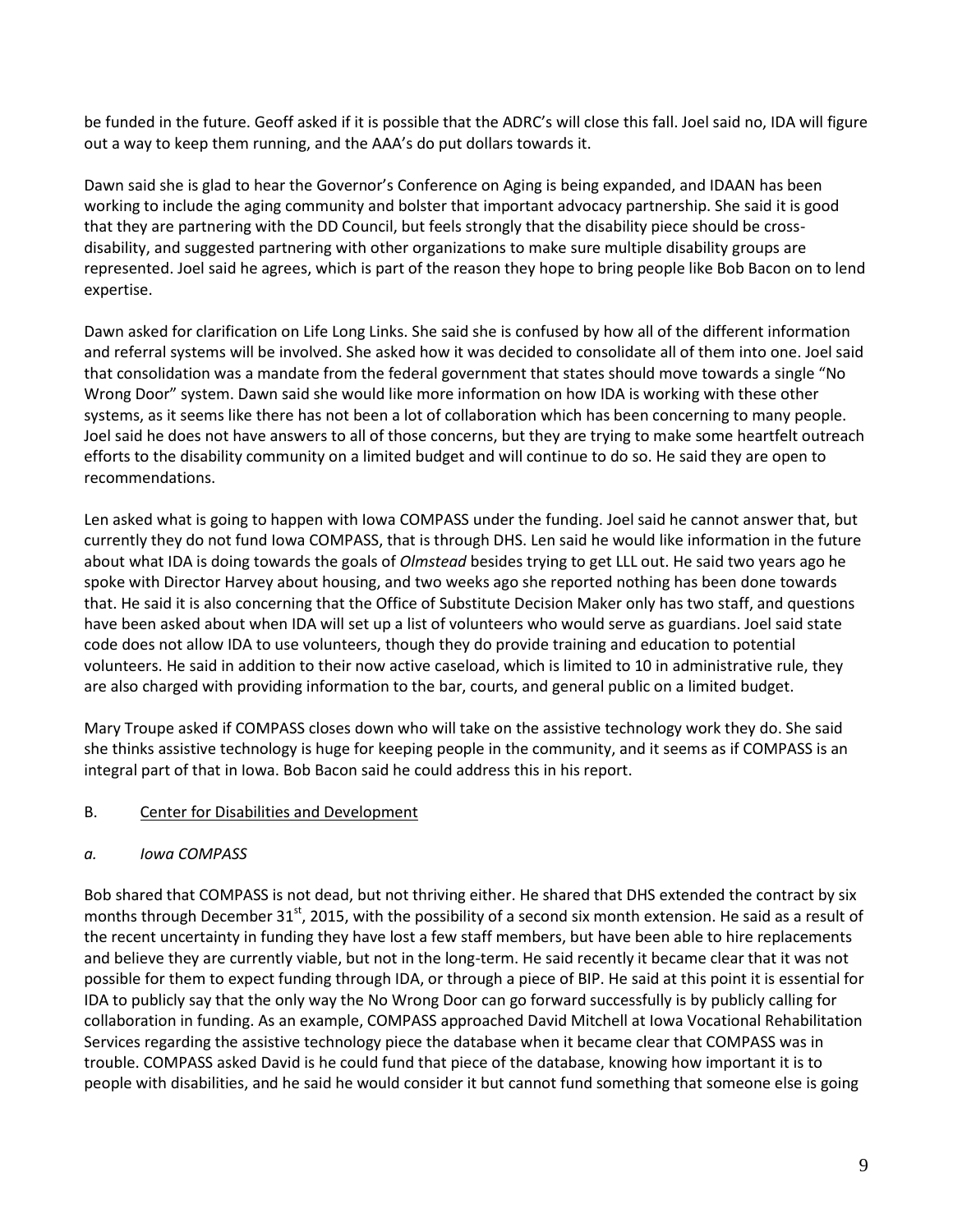to pay for; thus requesting this public announcement would signal that it is ok for other agencies to contribute funding.

Bob said the Iowa Program on Assistive Technology (IPAT), which has been in operation since about 1989, has always by law included an information and referral component that contributes approximately \$70,000- \$80,000 to COMPASS. He said that funding will remain, but it is not enough to fund the entire system. He said he is unsure of when the consultants hired by IDA will produce their sustainability plan, but stressed that it cannot happen soon enough. He said in addition to the assistive technology component, COMPASS is currently the only information and referral system in the state for children's resources. He said even though they are not mandated to serve children, regions are reporting getting calls from parents and caregivers who are concerned about their children, and COMPASS is a big resource for connecting those people to valuable resources.

# *b. Money Follows the Person*

Moving forward to other updates, Bob shared that as of last June Money Follows the Person had transitioned 449 people to the community. He said CMS recently approved MFP's sustainability plan which means it will be extended through 2019, with the last person being transitioned in 2018 in order to provide 365 days of support before the end of the program. He said they will be working with the funded MCO's, as CDD is the state designee named in the RFP for MFP.

# *c. MHDS Redesign Domains*

Bob shared more information on the background of the domains on the one-pager Connie passed during the Olmstead Plan discussion. He said he was co-chair of the Outcomes and Performance Measures Workgroup, and part of what they did was look at the system level outcomes, individual level outcomes, and the family level outcomes that had been identified by various Redesign workgroups. He said the Workgroup had been cautioned by stakeholders to carefully consider which outcomes to include, rather than collecting measures that are not necessary. He said the six domains were meant to focus the effort, and are strongly rooted in principles from the original Olmstead Plan.

# B. Department of Corrections

Katrina McKibbin shared that DOC and DHS began working together last year on how to better serve individuals leaving prison by piloting a project in three facilities to help people apply for Medicaid 30 days before their parole date. She said DHS has been a good partner, and as of May this year 1,483 individuals had left prison with healthcare coverage, 240 of whom met medically exempt criteria. She said for individuals with a solid parole plan, family support, and no mental or physical health issues the first three months after leaving prison are extremely high risk, so when even one of those pieces are not there the risk is even higher.

She also shared that the Office of Drug Enforcement Policy and DOC were awarded a three-year statewide recidivism grant. She said a component of this project is a training for DOC staff and community providers to gain a better understanding of the roles both sides play in supporting re-entry. The training is being coordinated by the Center for Disabilities and Development, though a contract with DHS.

Len said he works with a lot of clients who are older and coming out of jails or institutes, but have difficulty finding places to live. He asked if there are any models they are looking at to address this, or if they are working with Life Long Links. Katrina said the only ones she knows of are already in existence, like transitional housing. She said an RFI was put out with DHS last year to see if anyone would be willing to discuss housing for people